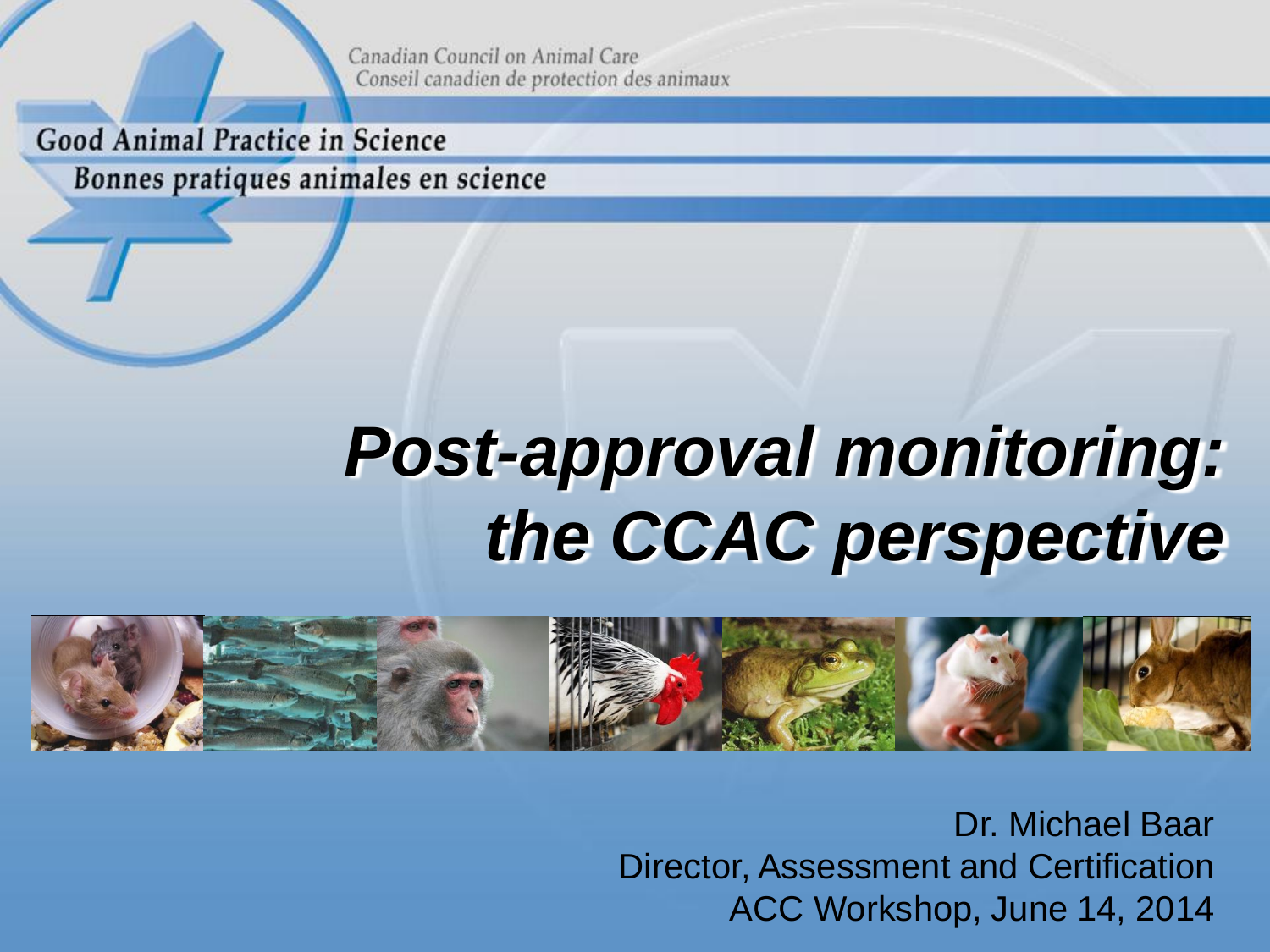## *Post-Approval Monitoring (PAM)*

**Objective** 

*To ensure animal use protocols and standard operating procedures are applied in practice as approved in principle by the Animal Care Committee (ACC).*

Section 2 of the *CCAC policy statement on: terms of reference for animal care committees*

Section 5.8 and Appendix IV of the *CCAC policy statement for: senior administrators responsible for animal care and use programs*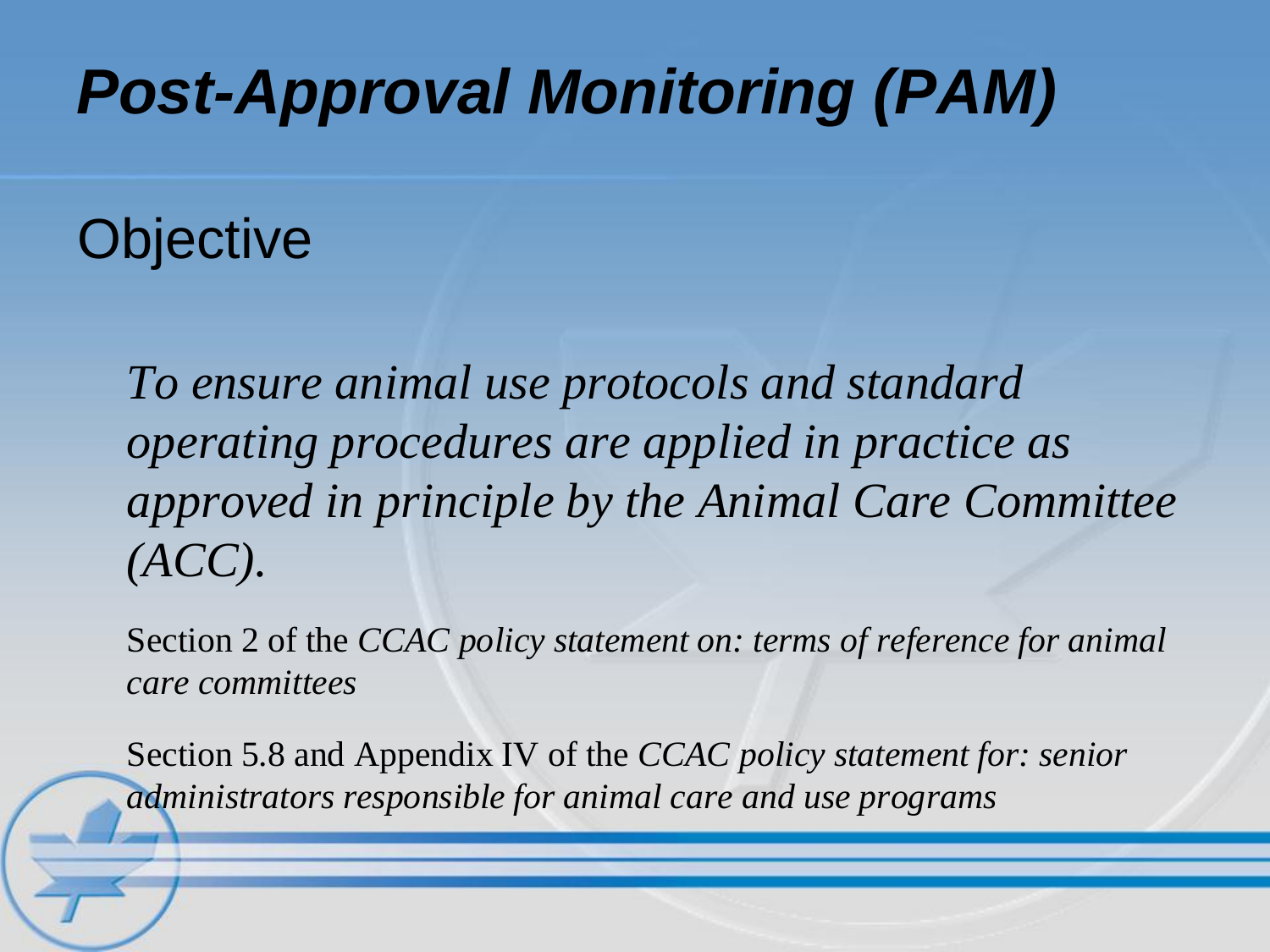

Conseil de recherches en sciences naturelles et en génie du Canada





**Natural Sciences and Engineering Research Council of Canada** 

www.nserc-crsng.gc.ca

| Na<br>$\widehat{\phantom{a}}$ | <b>POST</b><br>固く |            | AII  | <b>DESCRIPTION</b> | 人願           |
|-------------------------------|-------------------|------------|------|--------------------|--------------|
| Français                      | Home              | Contact Us | Help | Search             | canada.gc.ca |

Home > NSERC > Policies > Memorandum of Understanding (MOU) > Schedule 3: Ethical Review of Research Involving Animals

Back Print Bookmark A Larger A Smaller

|  | . . | ٤ |  |
|--|-----|---|--|

Vision

| NSERC's Statement   |  |
|---------------------|--|
| of Values and Goals |  |

Minister

President

Council

**Independent Audit** Committee

Governance

History

**Facts and Figures** 

Fact Sheets

Reports and Publications

**Policies** 

ATIP

**Memorandum of Understanding** (MOU)

Procedures for Connect Complete

#### **Schedule 3: Ethical Review of Research Involving Animals**

#### 1. Policy and Legislation

The Agencies require that all the research they fund that involves the use of animals be

**The Institutions must have procedures in place to monitor ongoing work and to ensure conformity with federal and provincial guidelines, regulations, and laws covering the use of animals in research, teaching and testing.**

and samaranteer sevention will militain same (source) to situ masonian sitype incorporationality for setting and maintaining standards for the care and use of animals used in research, teaching and testing throughout Canada. The Agencies actively support the CCAC's goals of ensuring that animals used in science are treated in an ethical manner and cared for properly, as well as its policy of encouraging the refinement, reduction and replacement of animal use in research. The Agencies encourage investigators to become involved in the work of their Institutional Animal Care Committee (IACC), as defined by the CCAC, and encourage Institutions to recognize this work as a valuable service to the research community.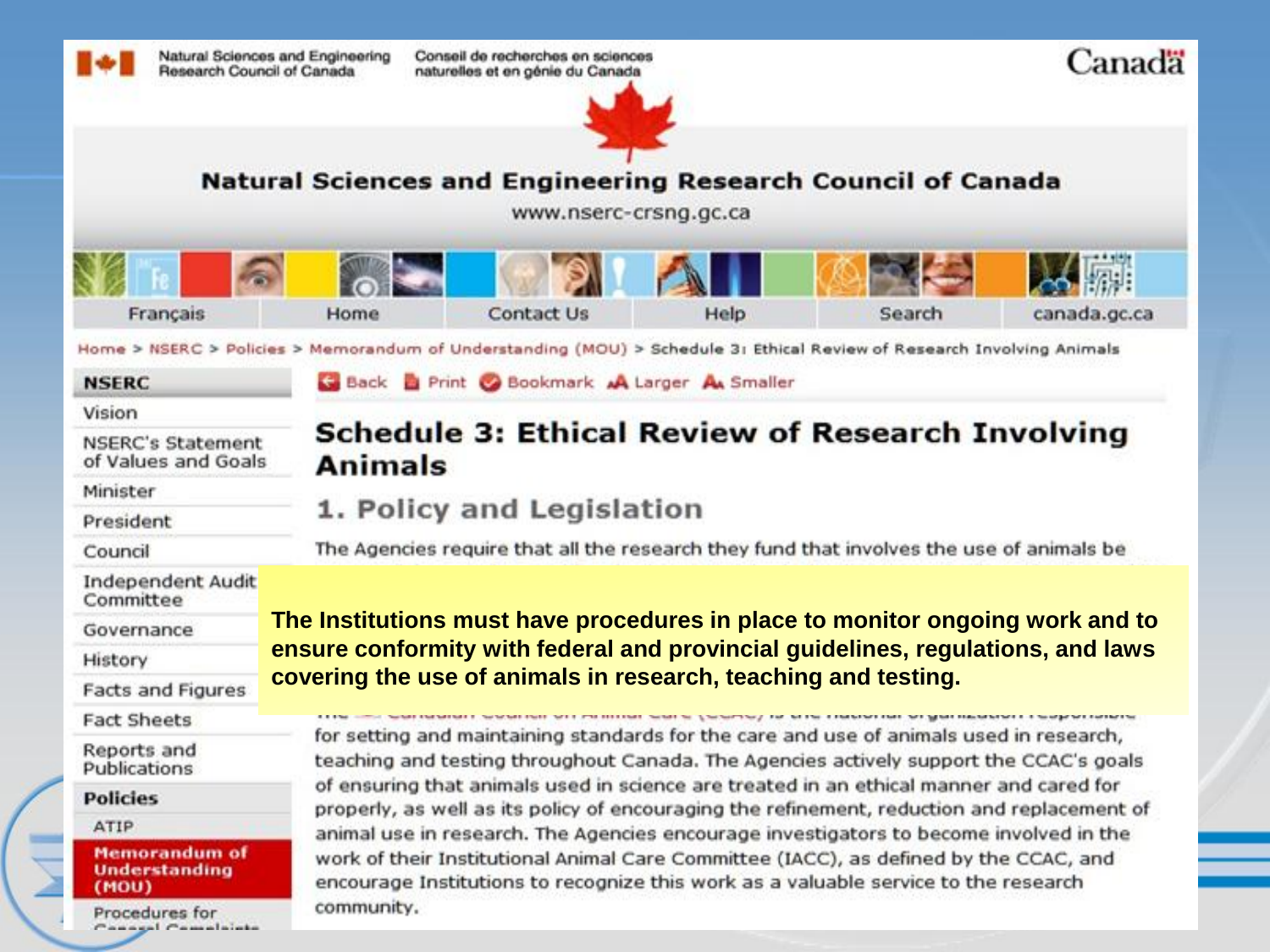### *What PAM is…*

A combination of policies, practices and procedures designed to manage risk

A series of institutional safeguards to **prevent** difficulties and address them when they do occur

• The responsibility of the ACC (working with "compliance" staff in some cases)

Į

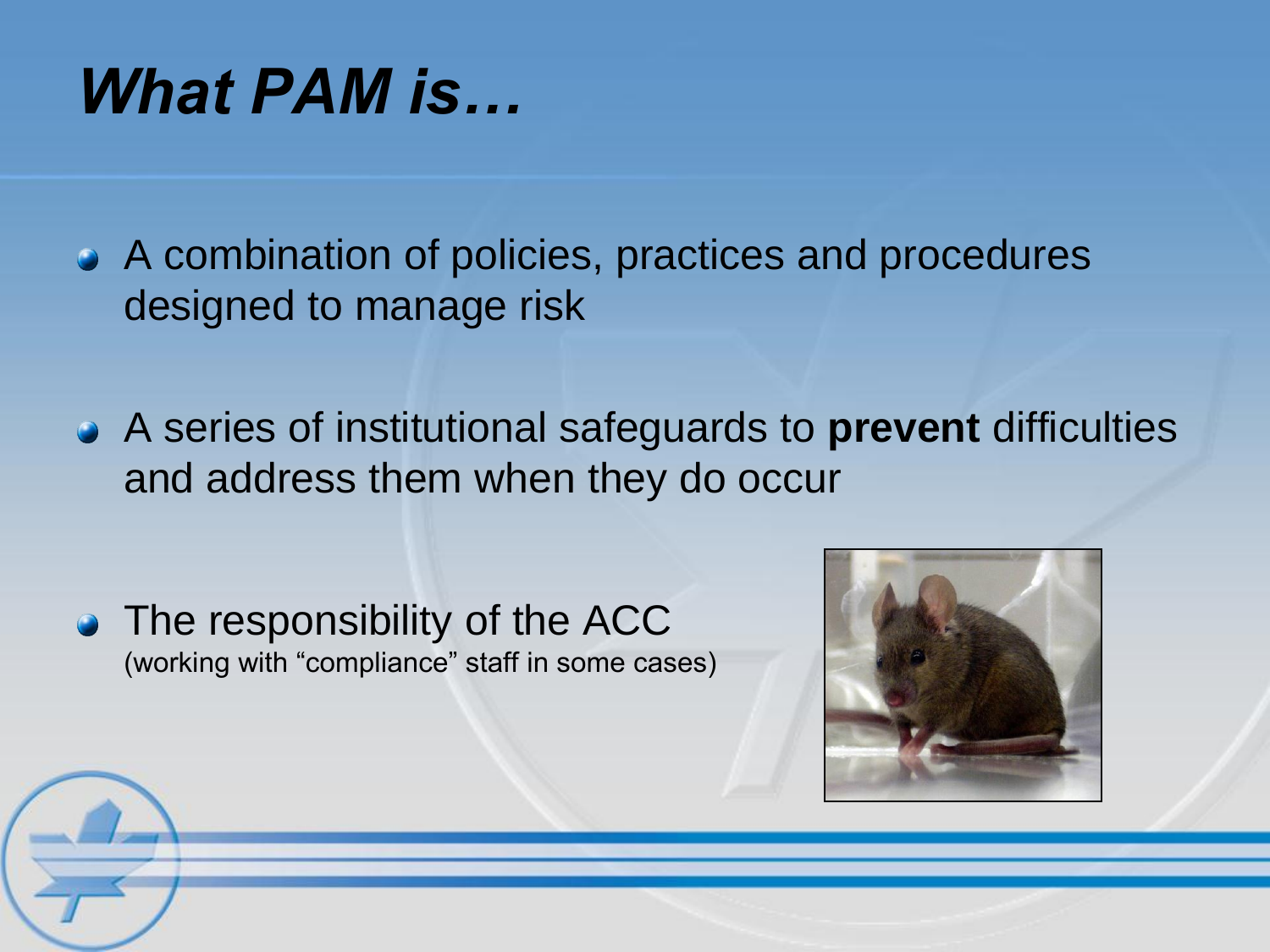### *What PAM is…*

#### An opportunity to improve:

- ◆ Animal welfare
- **◆ Communications**
- ◆ Conditions for animal-based projects
- $\rightarrow$  Training for individual animal users
- $\rightarrow$  The animal care and use program overall, including through visible support from the senior administration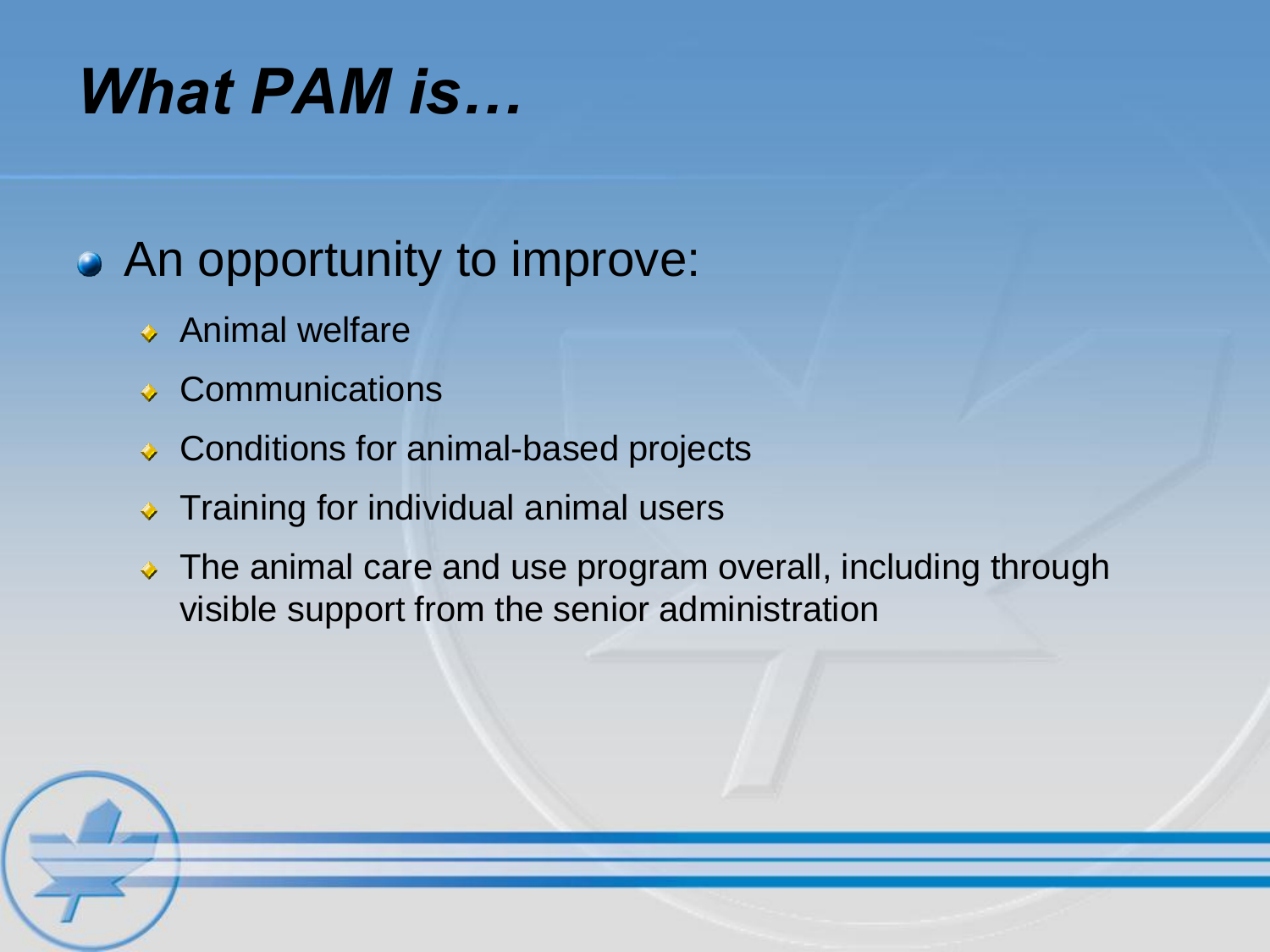### *What PAM is not….*

#### **•** Policing!!

• Solely the responsibility of veterinary and animal care staff who are responsible for animal care services



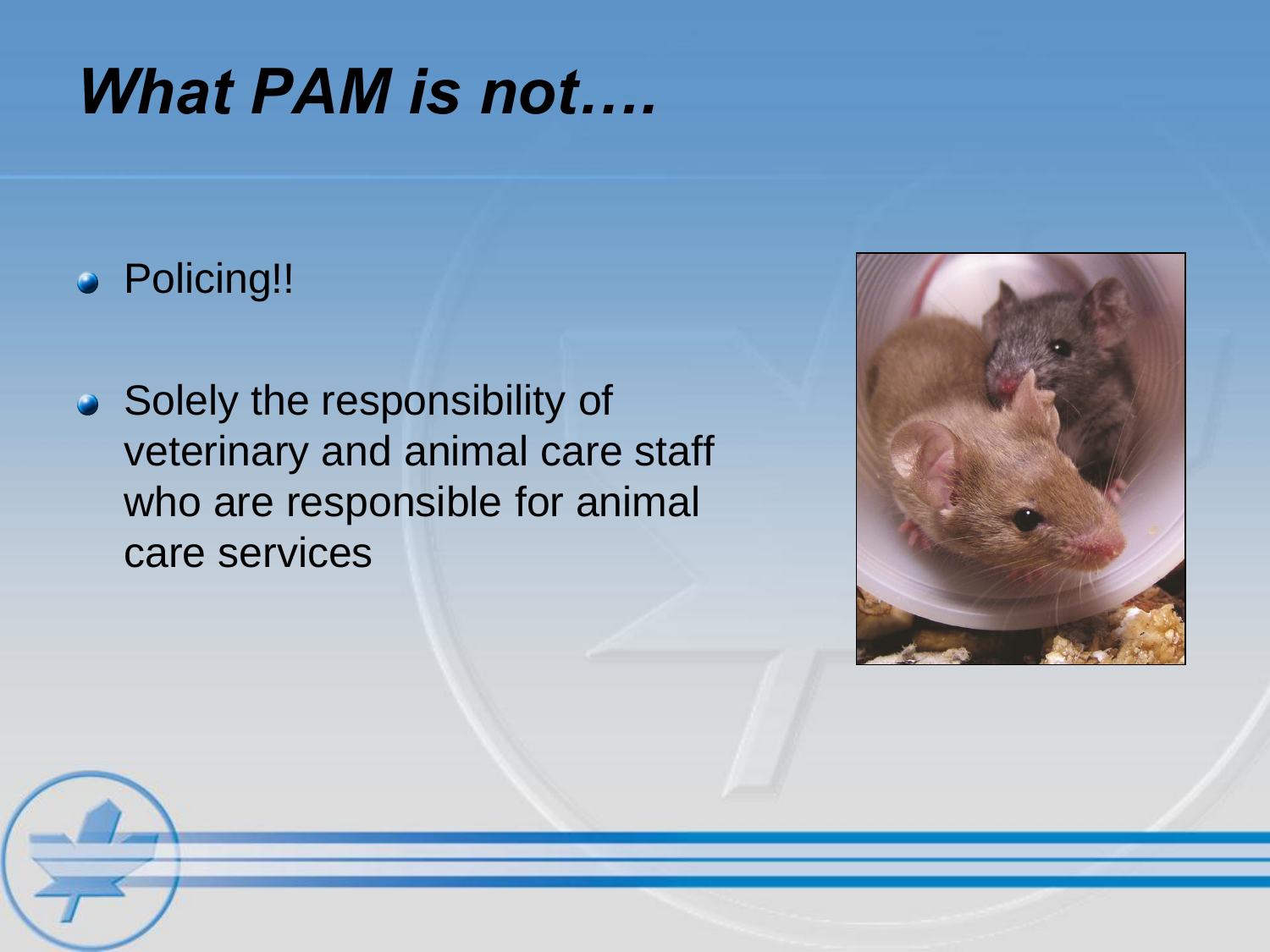# *An ounce of prevention…*

- … is worth a pound of cure!!
- Create conditions for ethical and successful animal-based projects:
	- ◆ Solid structure for animal care and use program
	- **Effective ACC**
	- ◆ Complete veterinary and animal care services
	- **◆ Comprehensive training and evaluation of** competency
	- $\rightarrow$  Sufficient and appropriate facilities and equipment
	- ◆ Frequent and open communications

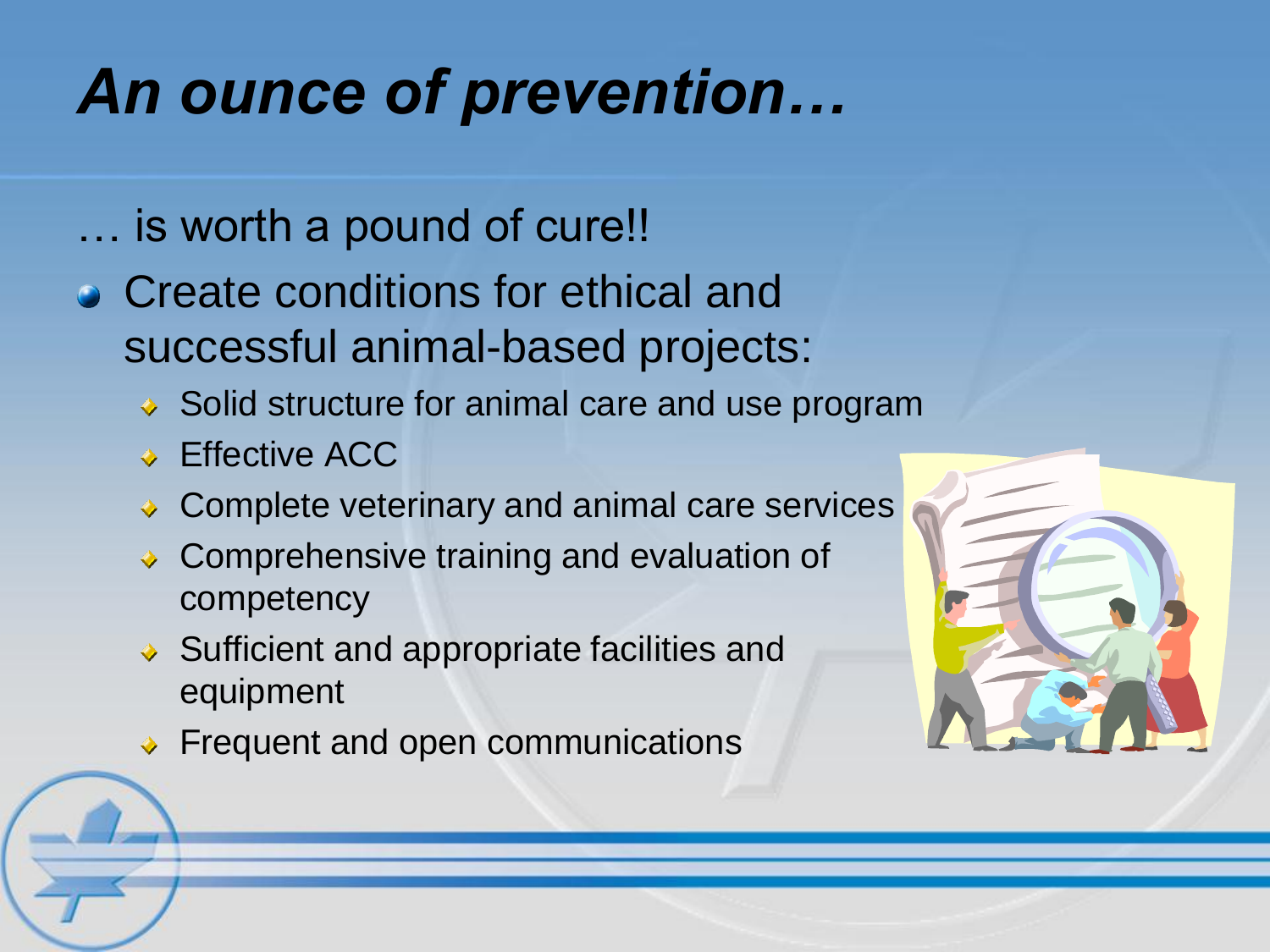# *PAM is based on information from a variety of sources*

- Animal users
- Veterinarians and facility management/animal care staff
- PAM meetings with animal users
- Mechanisms for checking animal user competency (training)
- Animal use data
- ACC site visits

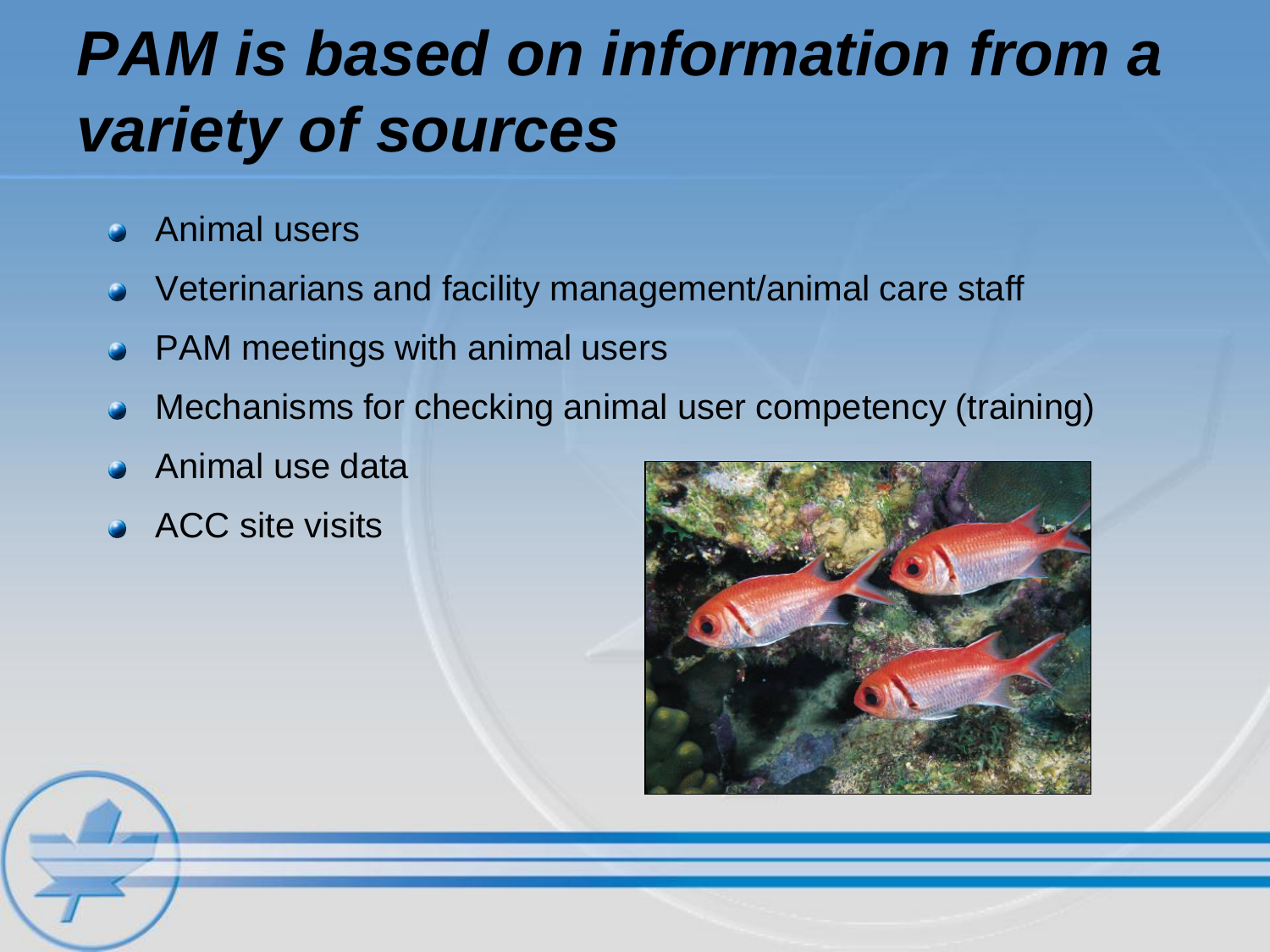### *Information from animal users*

- Animal use protocols are agreements between animal users and ACCs
- Amendments need to be encouraged and facilitated where useful
- Records of animal use need to be kept and shared
- Concerns should be reported
- Protocol renewals need to focus on what actually happened to the animals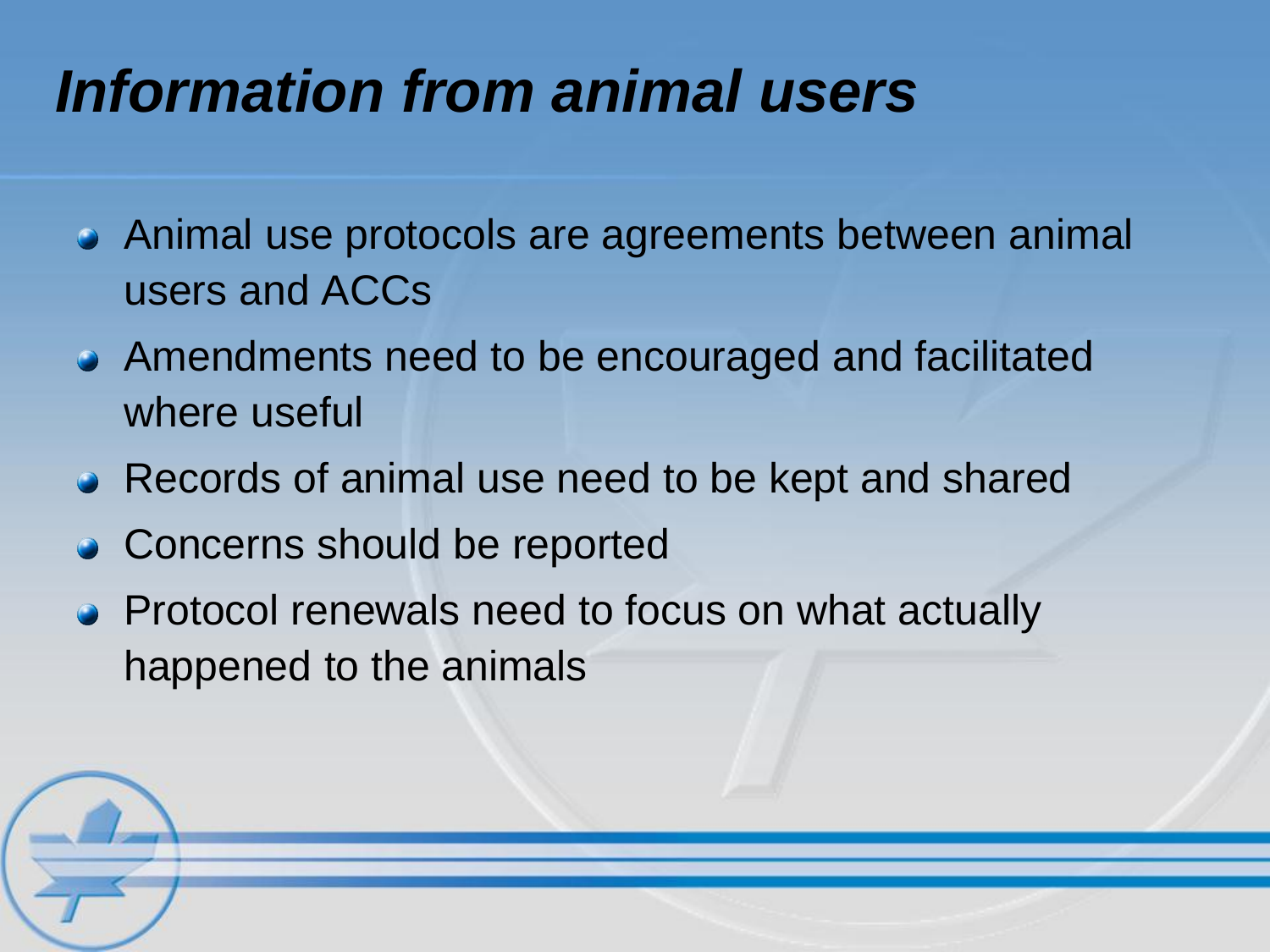## *Information from veterinarians and animal care staff*

- Need to keep records of animal care and specific treatments, to be available for the ACC
- Serious concerns should be reported to the ACC, including discrepancies with the approved protocol that cannot be simply resolved

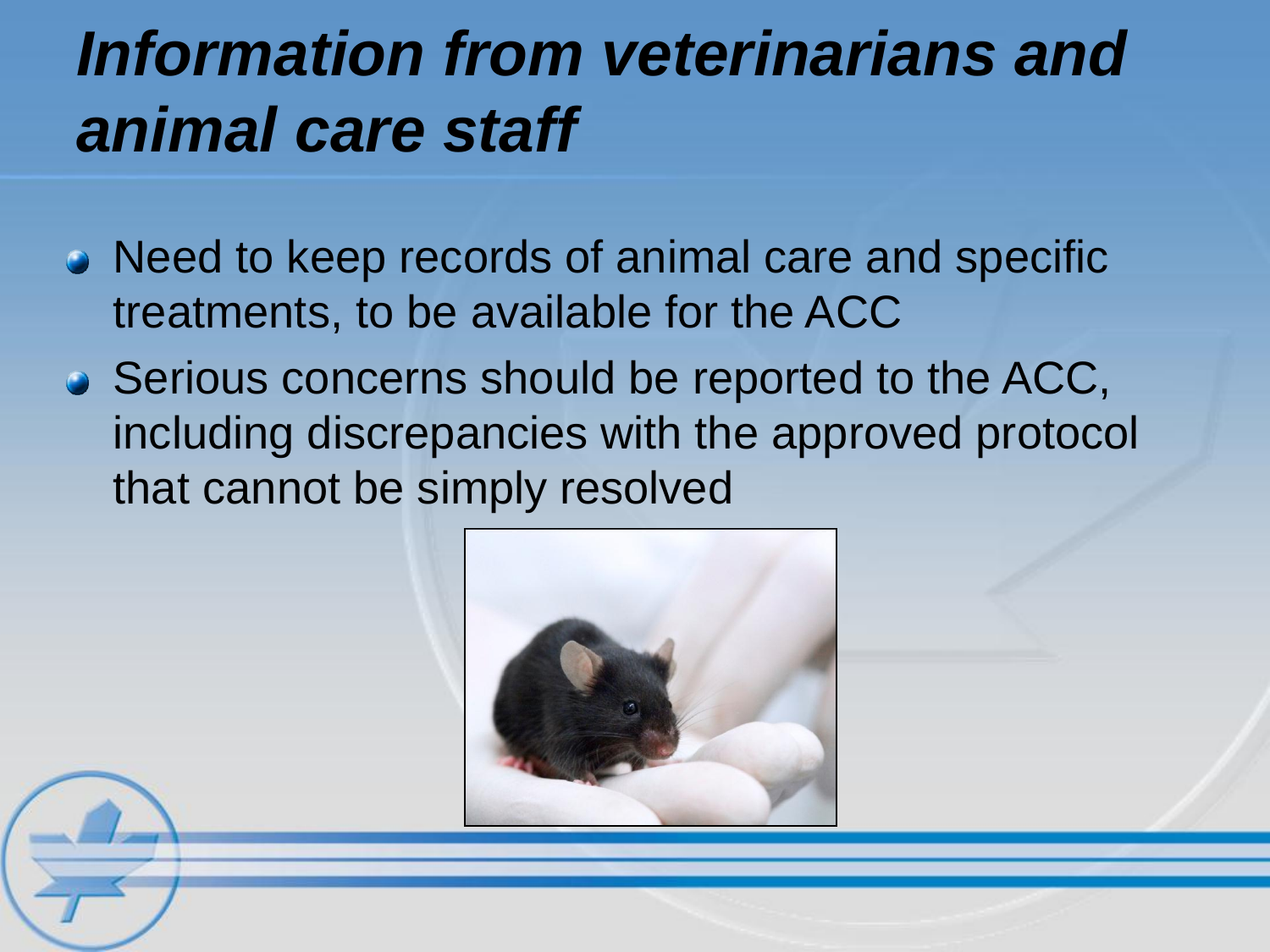# *Information from PAM meetings*

- Meetings scheduled to observe and discuss animal-based work, often using a checklist or form for consistency, thoroughness and ease of reporting back to ACC
- Not all protocols need to be monitored on a yearly basis, a risk assessment should be made
- In some cases, designated staff members are responsible for these visits, but having ACC members participate in turn:
	- provides direct information to the ACC
	- allows individual ACC members to better understand the work being done
	- visibly demonstrates that it is the ACC that is responsible for PAM, rather than an individual staff member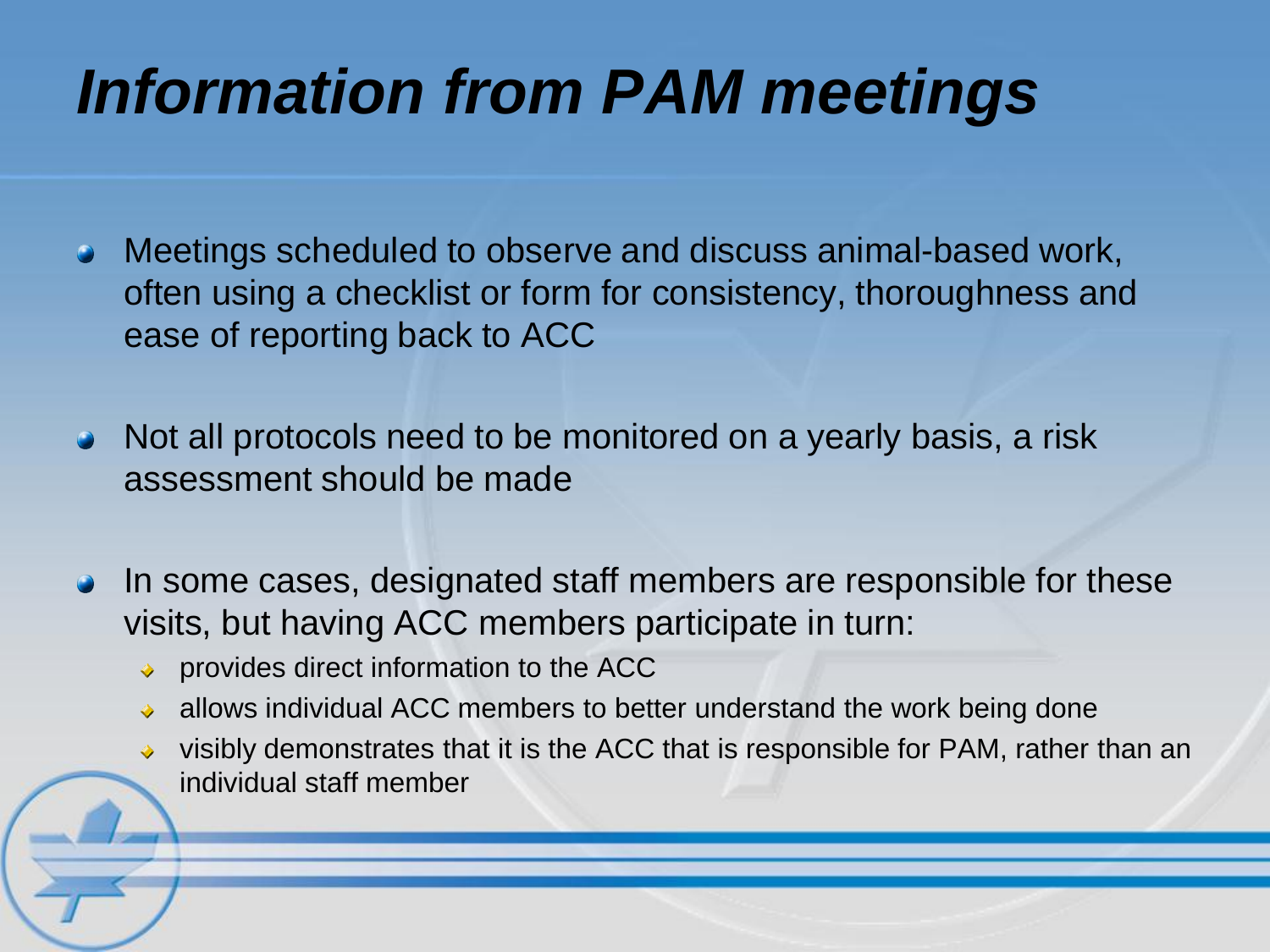# *Information confirming competency*

- Training can be provided in a variety of ways, what is most important is the competency of a person to carry out given animal-based procedures
- The competency of animal users should be confirmed to the ACC before  $\bullet$ their animal-based protocol is undertaken
- Where animal users have difficulty carrying out their procedures, whether identified during PAM visits or at other times, training assistance should be provided



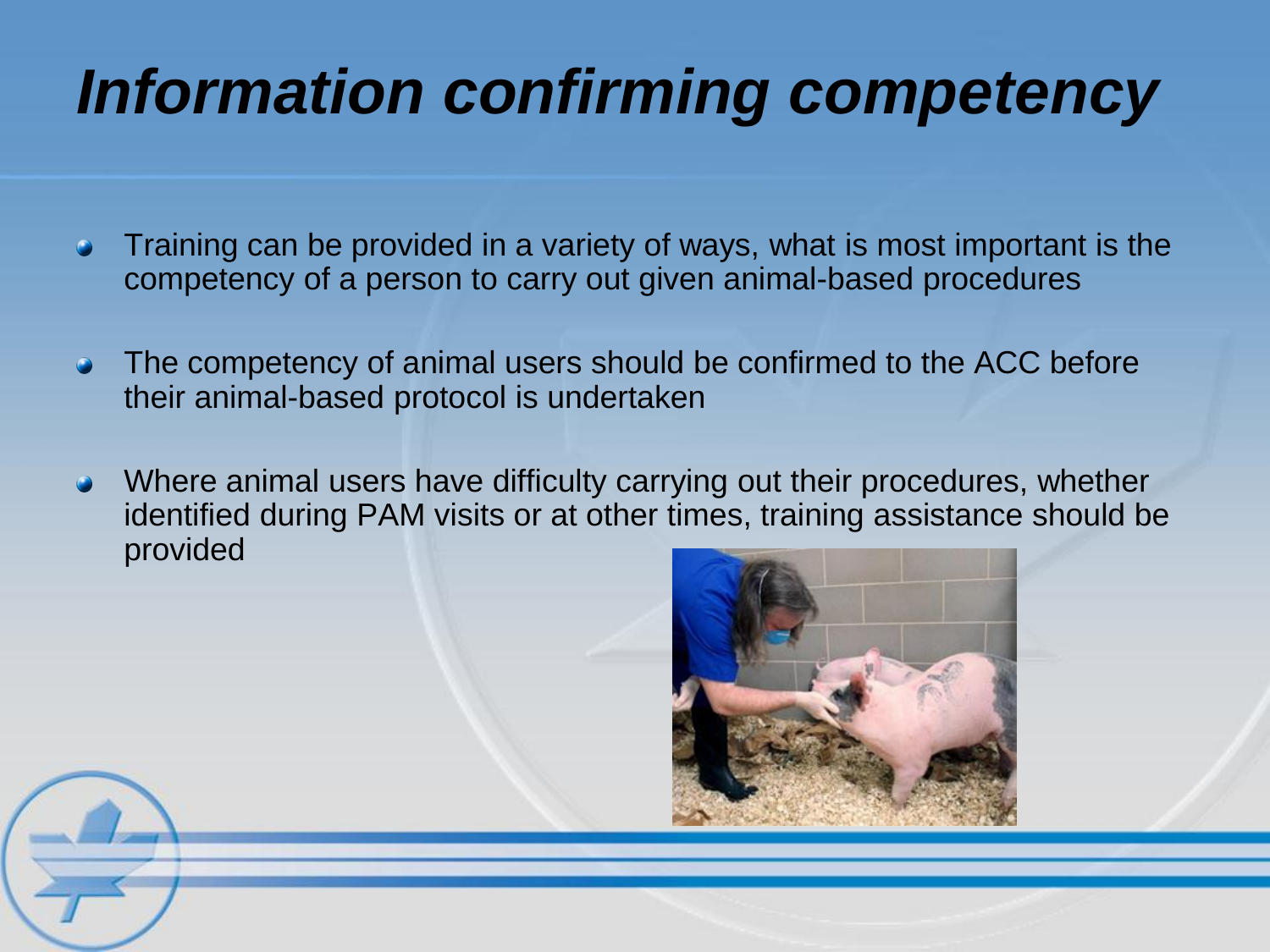# *Animal use data information*

- Numbers of animals acquired (or bred) and used need to be tracked per protocol, with
	- **Numbers of animals ordered** deducted from the total number approved
	- ◆ **Animal breeding** being accurately recorded and tracked against approved numbers
	- **Animals captured for field studies** being reported by field teams, with the total of target and non-target animals captured and the total of target animals used for research/teaching
	- **Numbers of animals acquired in other ways** deducted from the total number approved

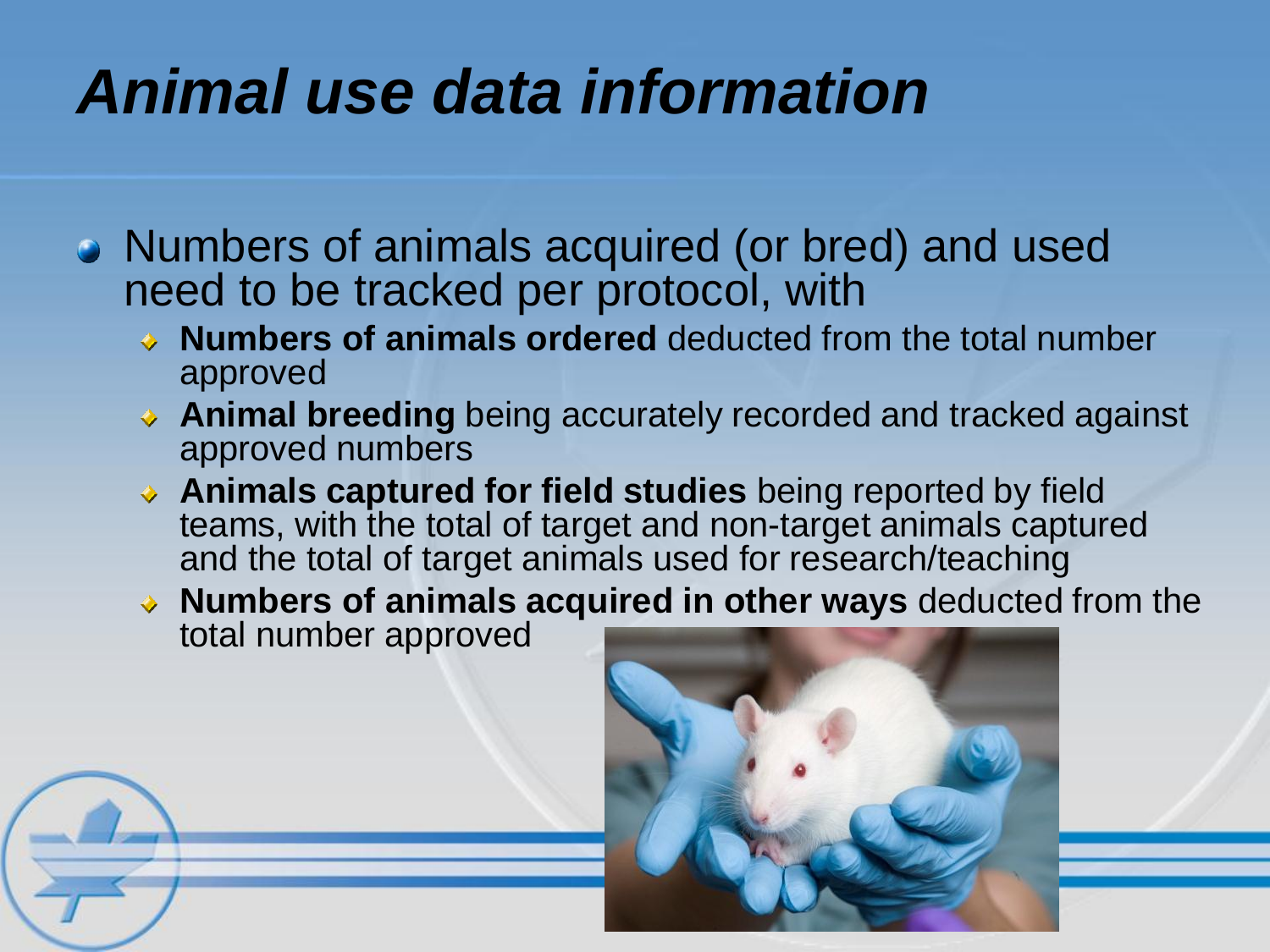# *Information from ACC site visits*

• Site visits may not focus specifically on PAM, but can be used as opportunities for the ACC to:

- ◆ review records of animal care and use
- have discussions on whether appropriate facilities (e.g. enough well adapted procedural space) and appropriate equipment (e.g. inhalant anesthesia equipment with the necessary gas scavenging system) are in place for the needs of all animal users
- have discussions with available animal care personnel and animal users with regard to any comments or concerns they may have

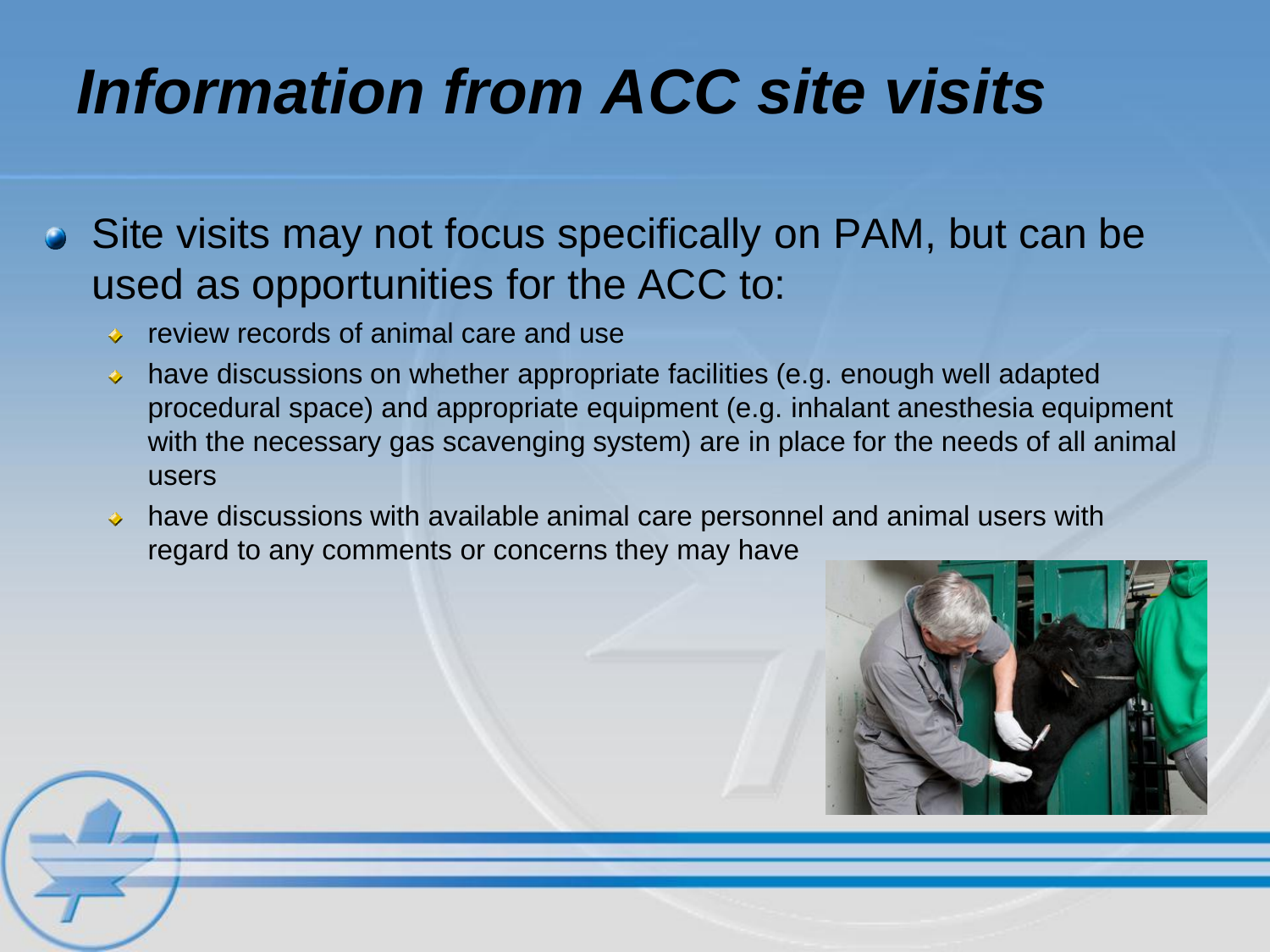#### *PAM in specific situations*

#### Small programs

 $\leftrightarrow$  All or almost all animal users may be on the ACC, making it less "independent" of animal users. Non-animal users (community representatives) and external members (consulting veterinarians) should play a more active role in PAM in these cases

#### • Medium or large programs

 $\rightarrow$  Normally need at least one employee to be responsible for PAM and assist the ACC



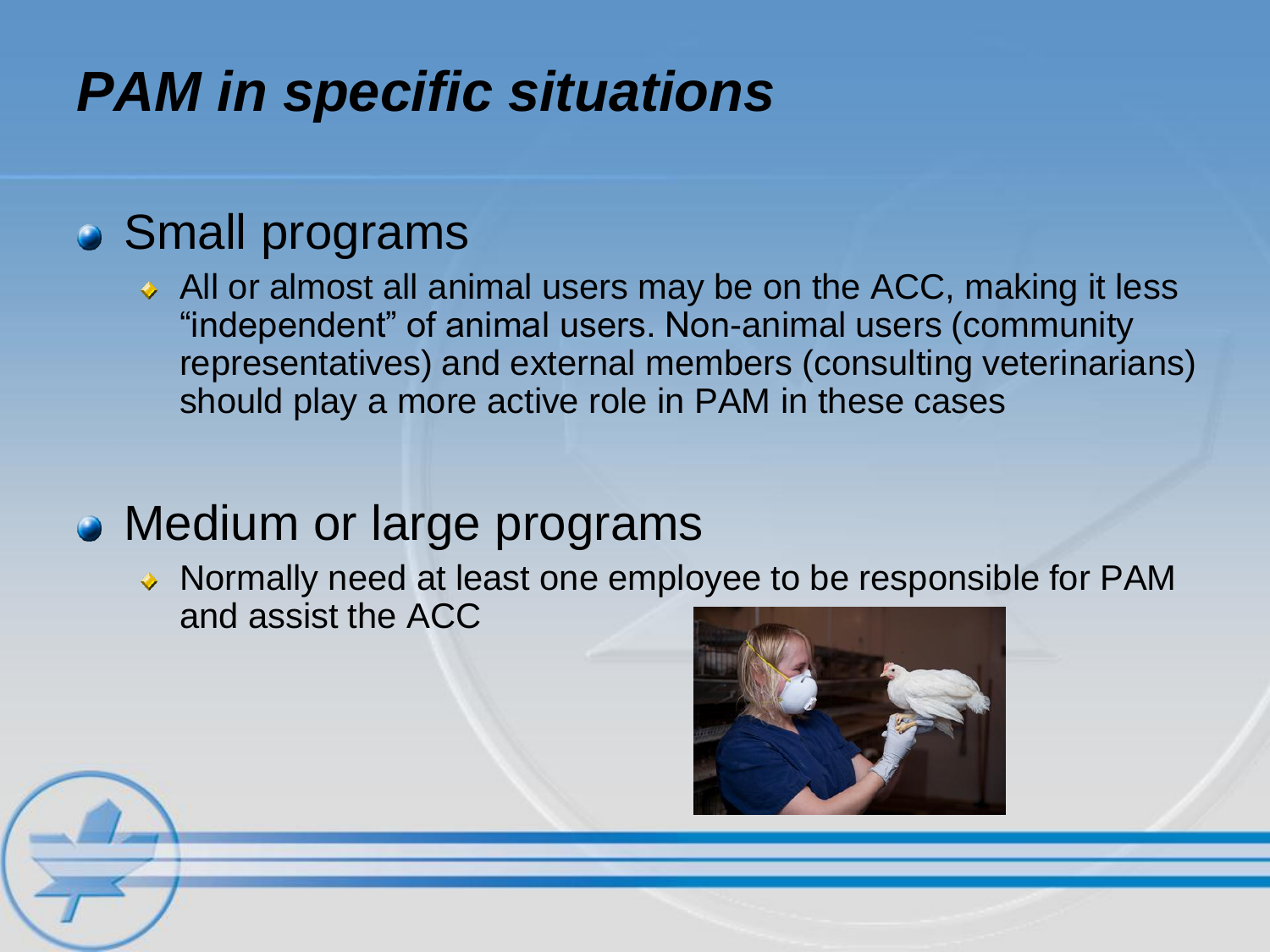### *PAM in specific situations*

#### Field work

- Written reports from animal users during or after their field season ♦
- Photos/videos showing animal care and use in the field  $\ddot{\bullet}$
- Meetings with animal users to discuss their work, using elements such as reports, photos/videos and the traps or other equipment used to review the work and discuss any possible improvements
- Studies focused on treatments of groups of animals vs. procedures on individual animals
	- Records can be reviewed and discussions held with research groups for studies where impact on individual animals is not obvious
	- ◆ Observations of procedures can be added in cases where there is an important impact on individual animals



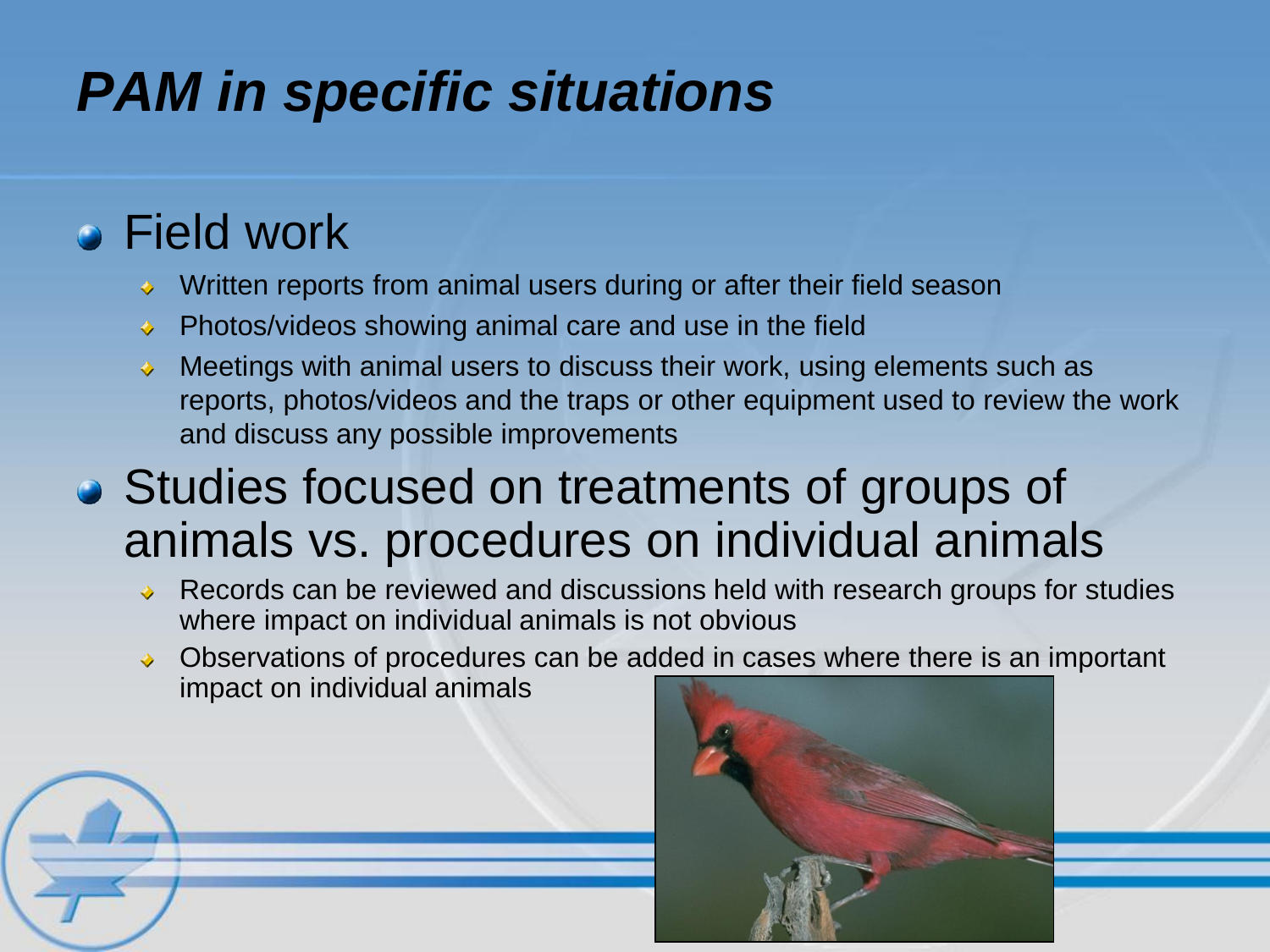#### *PAM in specific situations*

#### Collaborations

◆ ACCs of the collaborating institutions should agree in advance about how PAM will be covered

#### **•** Private institutions

◆ ACC members can join quality assurance visits as an opportunity to carry out PAM

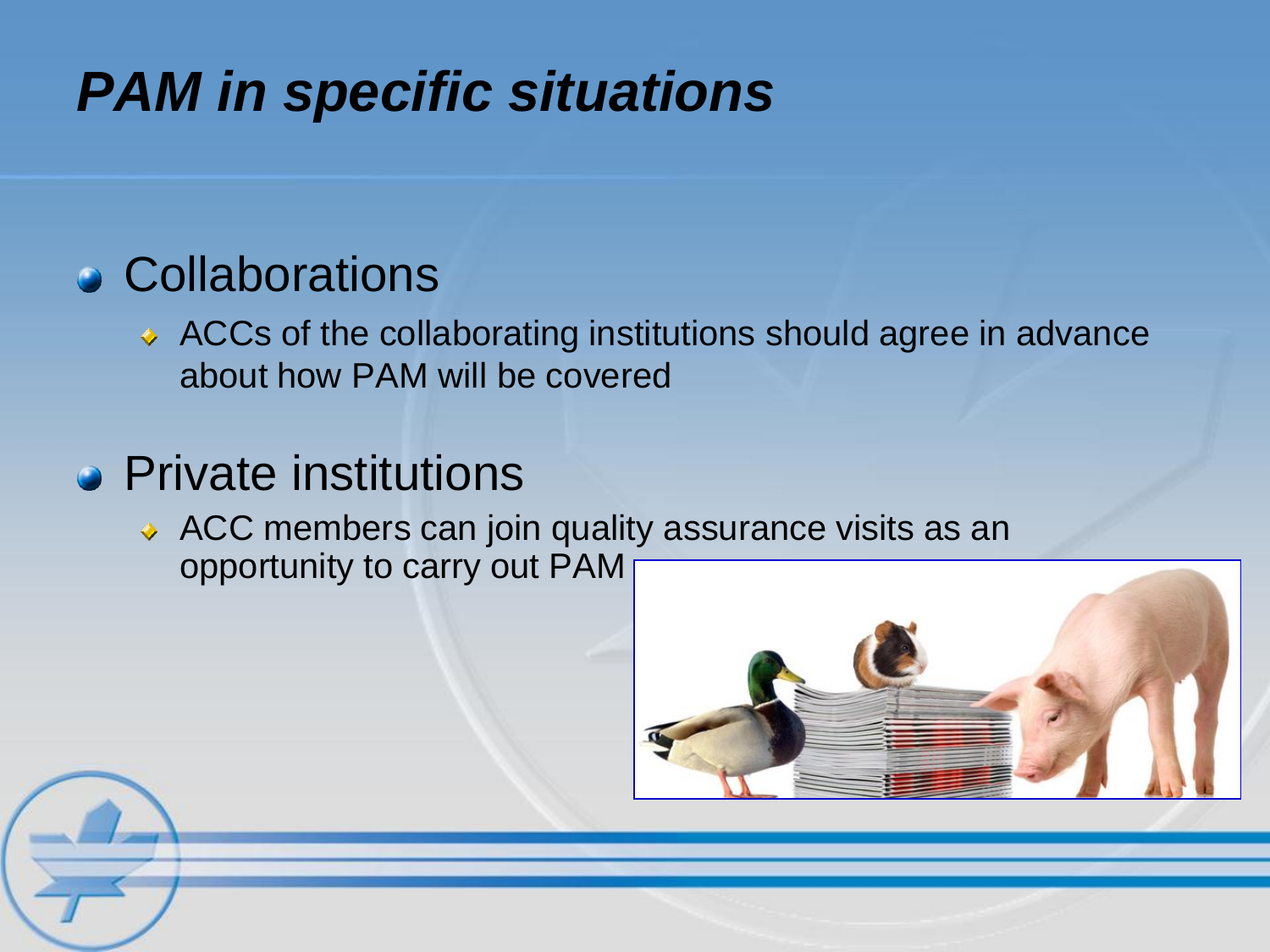# *Compilation and analysis of information*

- ACCs should work from all categories of information towards a good understanding of the "level of compliance" within the institution. They should track the trends being shown by the information gathered and analysed, and determine:
	- What is the nature of any compliance problems being noted? Are the problems related to:  $\ddot{\bullet}$ 
		- communications? At what level?
		- animal user technical competency
		- quality of facilities or equipment
		- the structure of the animal care and use program
		- clarity/frequency of direction/communications from the senior administration
		- other issues?
- Are the problems widespread or limited to one area or type of study?
- Is improvement being noted over time? In certain areas or all?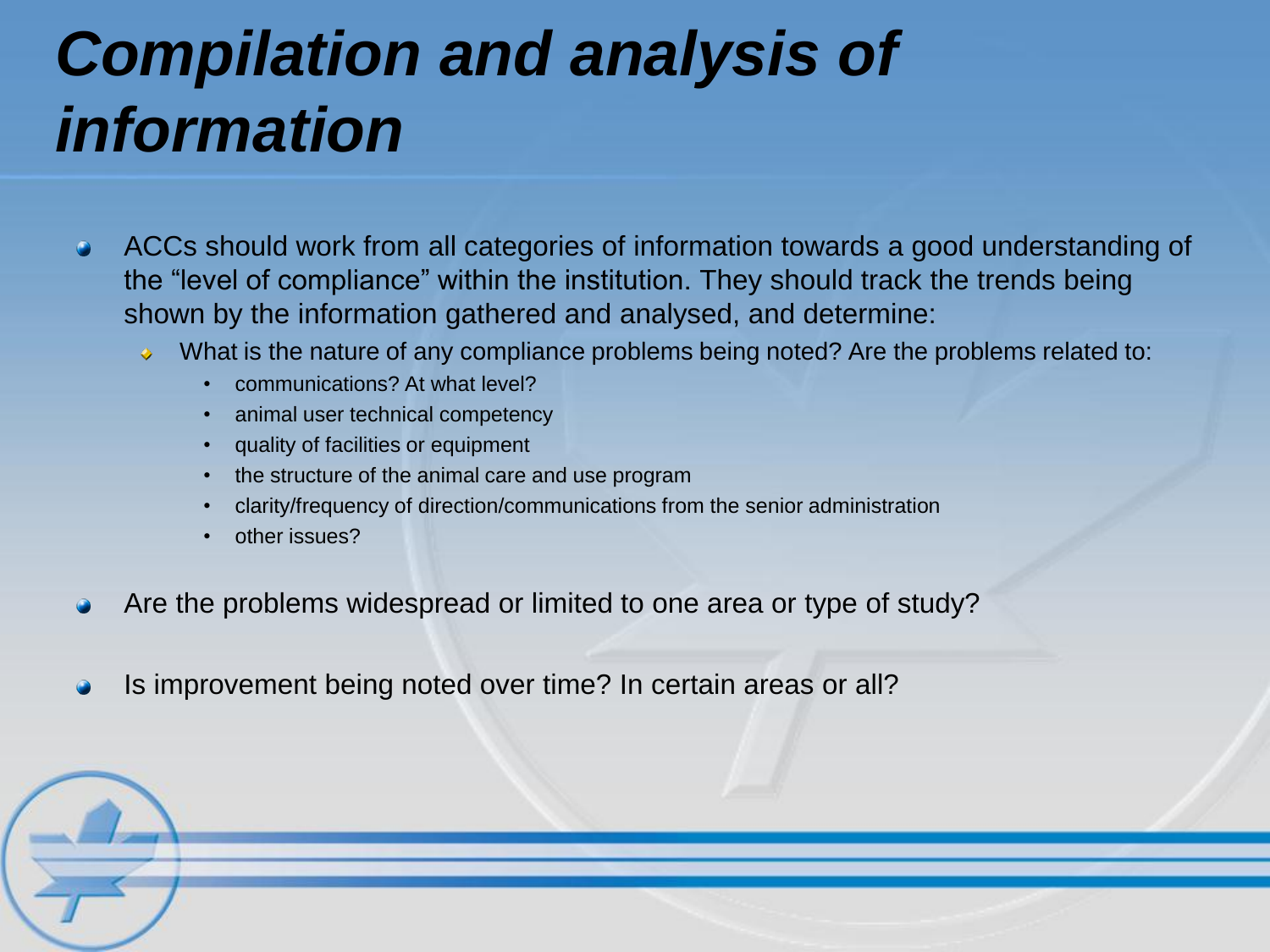## *PAM findings – what next?*

- General improvements in the animal care and use program based on the concerns identified
- Addressing serious or repeated instances of noncompliance:
	- $\rightarrow$  the ACC must act on the information provided, and must involve the senior administrator responsible for the program where the ACC cannot address the problem alone
	- ◆ Senior administrators should develop and implement processes for addressing instances of non-compliance, and these processes and any attendant consequences should be communicated to all members of the program

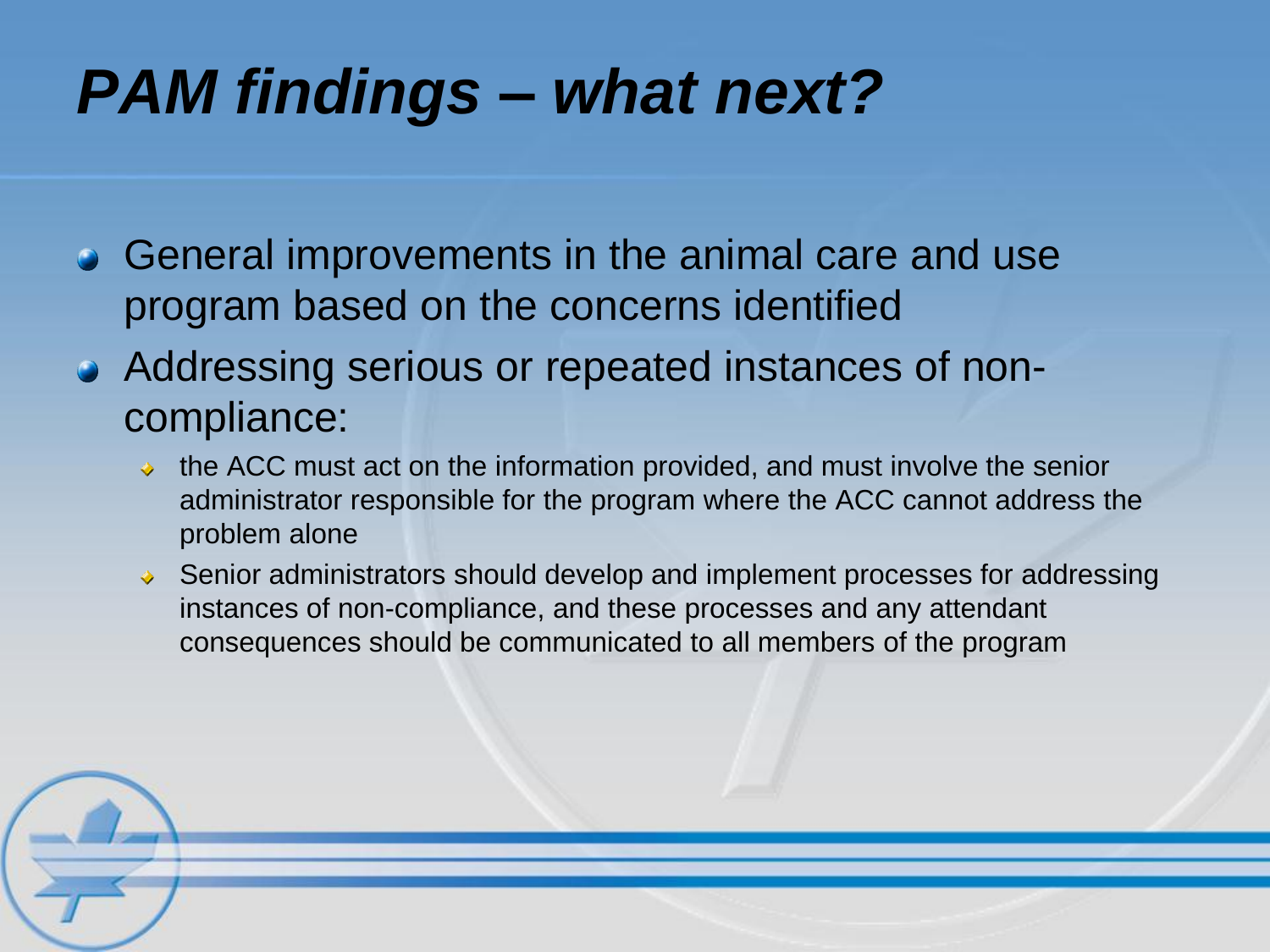### *In conclusion*

- Prevent problems by building good communications, solid program and comprehensive services
- Check for any remaining problems and work collegially to address them